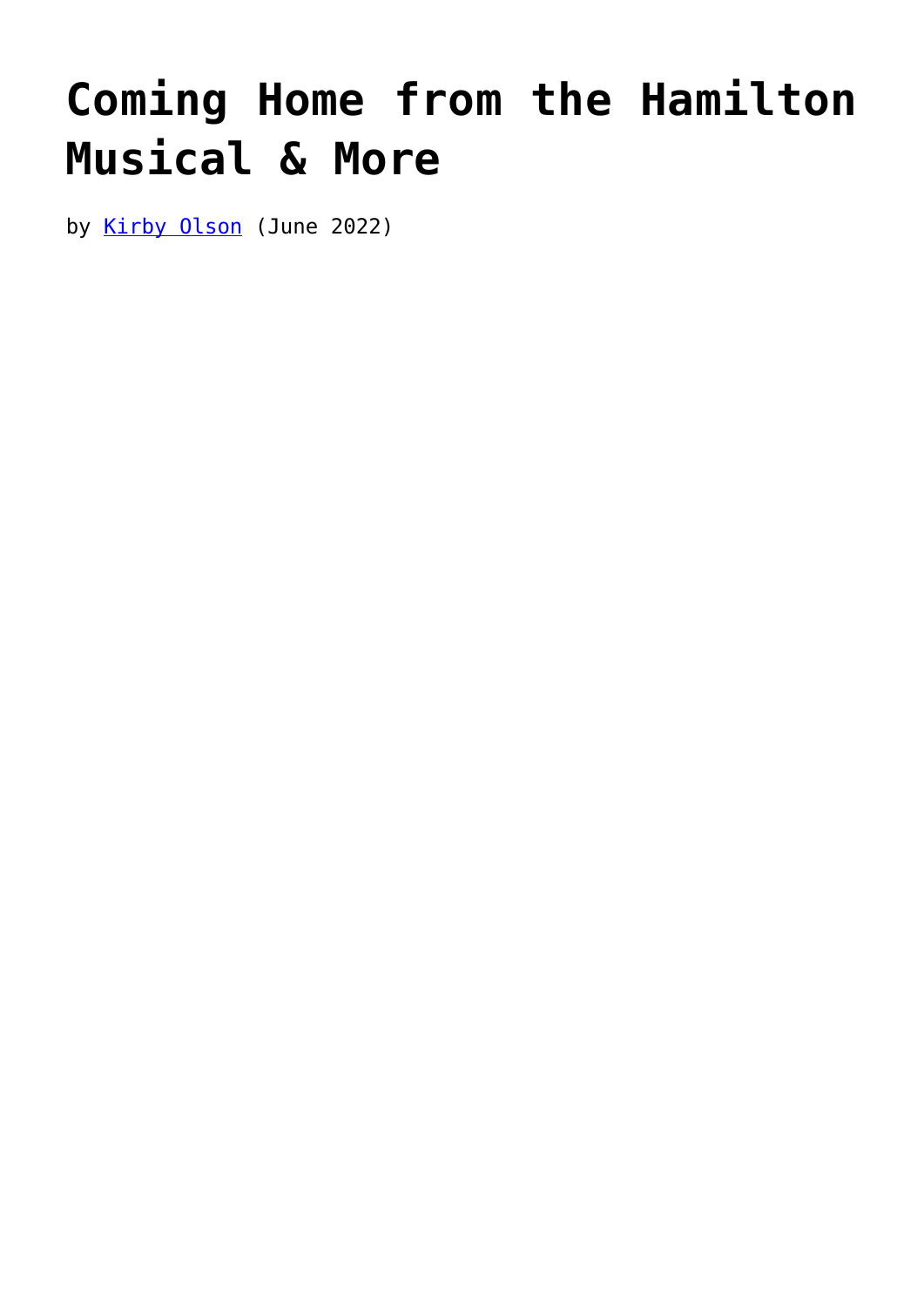

*Head of Christ*, Georges Rouault, 1937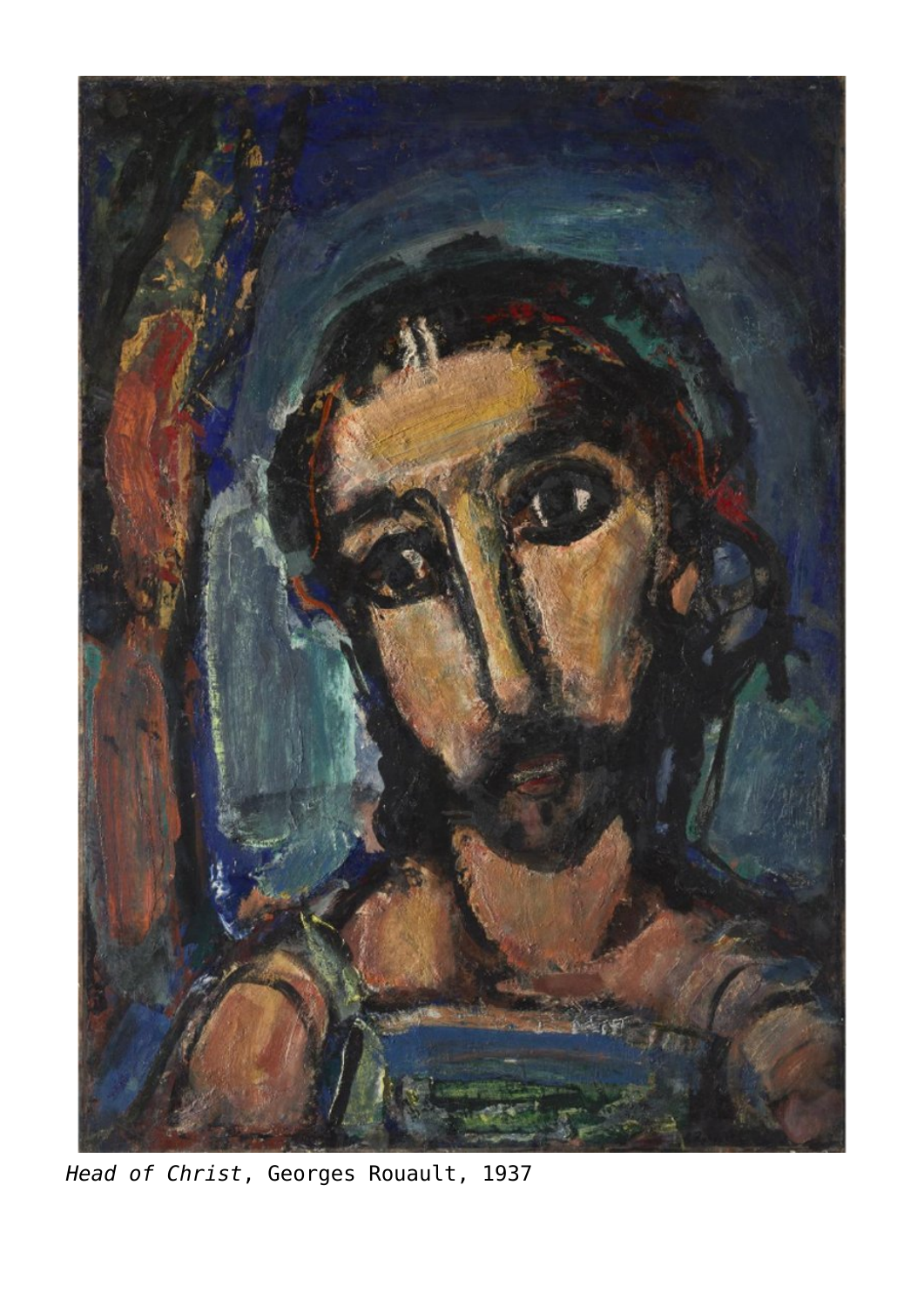Coming Home from the Hamilton Musical

Alone during a blizzard, I snapped on the car radio. Another discussion about Kaepernick illuminated the vehicle's interior.

It was not Beethoven or Vivaldi. It was not Mozart or Chopin. It was not Jerry Lee Lewis or Little Richard.

I changed the channel. It was Jimi Hendrix on his knees deconstructing America.

I switched the channel again and found Sibelius' *Finlandia*, wherein the musician resurrected his country.

A free market economy is a musical.

*November 2011*

A Demon at the Public Library Computer

*[Mark 9:29](http://www.godvine.com/bible/mark/9-29) And he said to them, This kind can come forth by nothing, but by prayer and fasting.*

The clock struck noon. The electric pencil sharpener roared. The librarian, modest as a *Woman's Day* cover – suddenly transformed into an accusatory demon!

On the desk a computer screen  $w/$  content filter off  $-$ Ahaha!

I was trying to find a reference to the Elizabethan Postal System when an Italian porn star stared out at me, daring me with her legs spread. The airbrushed centerfold, her picture, was no hallucination,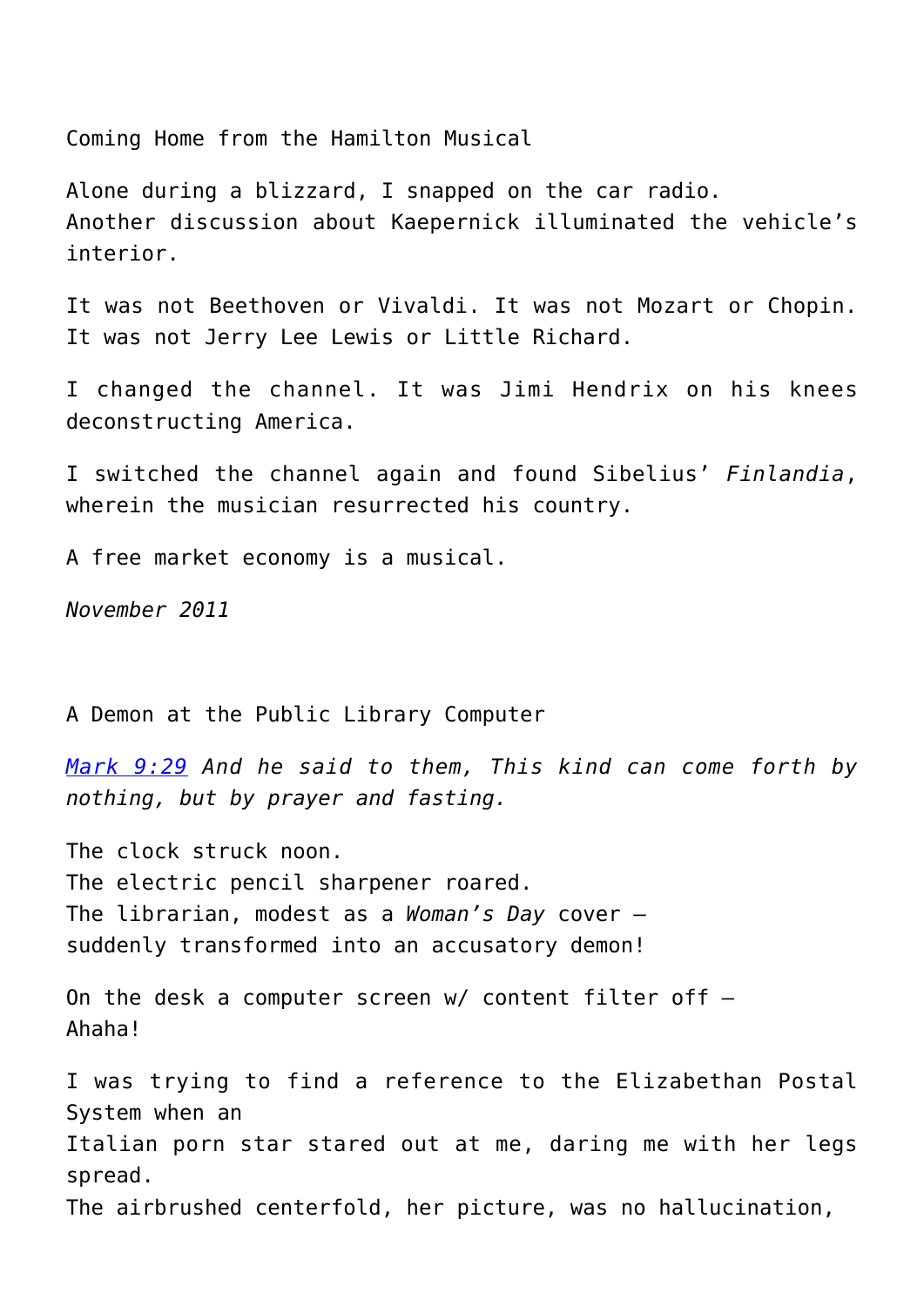as her hologram interpenetrated my semi-virginal presentation.

Marriage

The sun over the hill comes. The mist rises from the Delaware River.

Rainbows all over the county. The WatchTower men stroll the neighborhood. They still wear hats and suits. My baby is asleep so I say I can't talk.

On TV, news of our far-flung wars. The abuse and mistreatment of women or oil? We confront Afghan warlords with tanks & insist on the right of 19-year-old women to vote.

OBL promises 72 virgins to every exploded terrorist: OBL as pimp and trafficker. Against this use of women stands Odysseus & the marriage bed of Penelope.

Agamemnon's usage of Ighigenia and later his attempt to forestall the fate of Polyxena at the hands of Seneca's Achilles appalls us.

An idea slowly dawns in the west. The glory of women, their estates held in God's hands. Glory be to marriage.

Christ's marriage to the church as example. Yes to brides and no to harlots, Yes to love and no to use value, Yes to marriage.

Jesus announces and Paul confirms. Now all of history can be seen according to JJ Bachofen as the slow rise of the patriarchal principle of justice.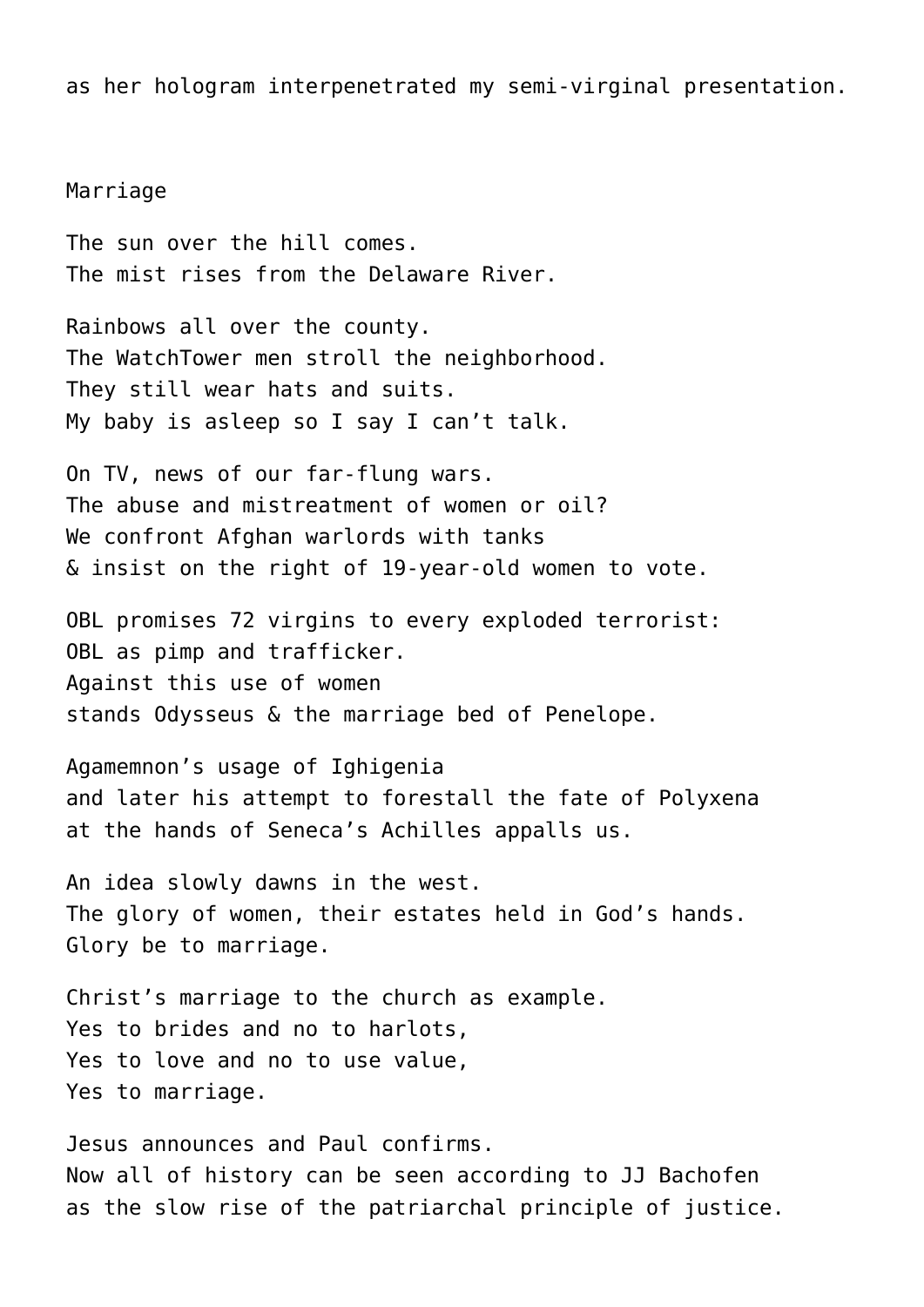The marriage bed's purity is a symbol of a society's level (Bill Clinton's soiled bed). One-to-one marriage as the symbol of a risen society: 72 virgins per terrorist as a symbol of haetarism. Where there are whores one can smell the Sulphur. Where there are brides there are rainbows between humanity and God.

*Oct. 28, 2004*

Addam's Family & Ours

Uncle Fester blew a bulb, and Thing came and went. When the commercial came on, it sold us Pepsodent.

Lurch is what we were left in, while Wednesday played the tuba. Gomez dug the tango, Morticia was from Cuba.

Cassandra envisioned her family's death while Paris sported with Helen. Hector fought for Troy with Achilles. Odysseus fought for Telemachus!

In America, we are driven to the brink Because a gnat fell into our soft drink.

Amelia in St. Louis Amelia skips. "I want to buy a book, too." "About what," her dad Aaron asks. "Trains."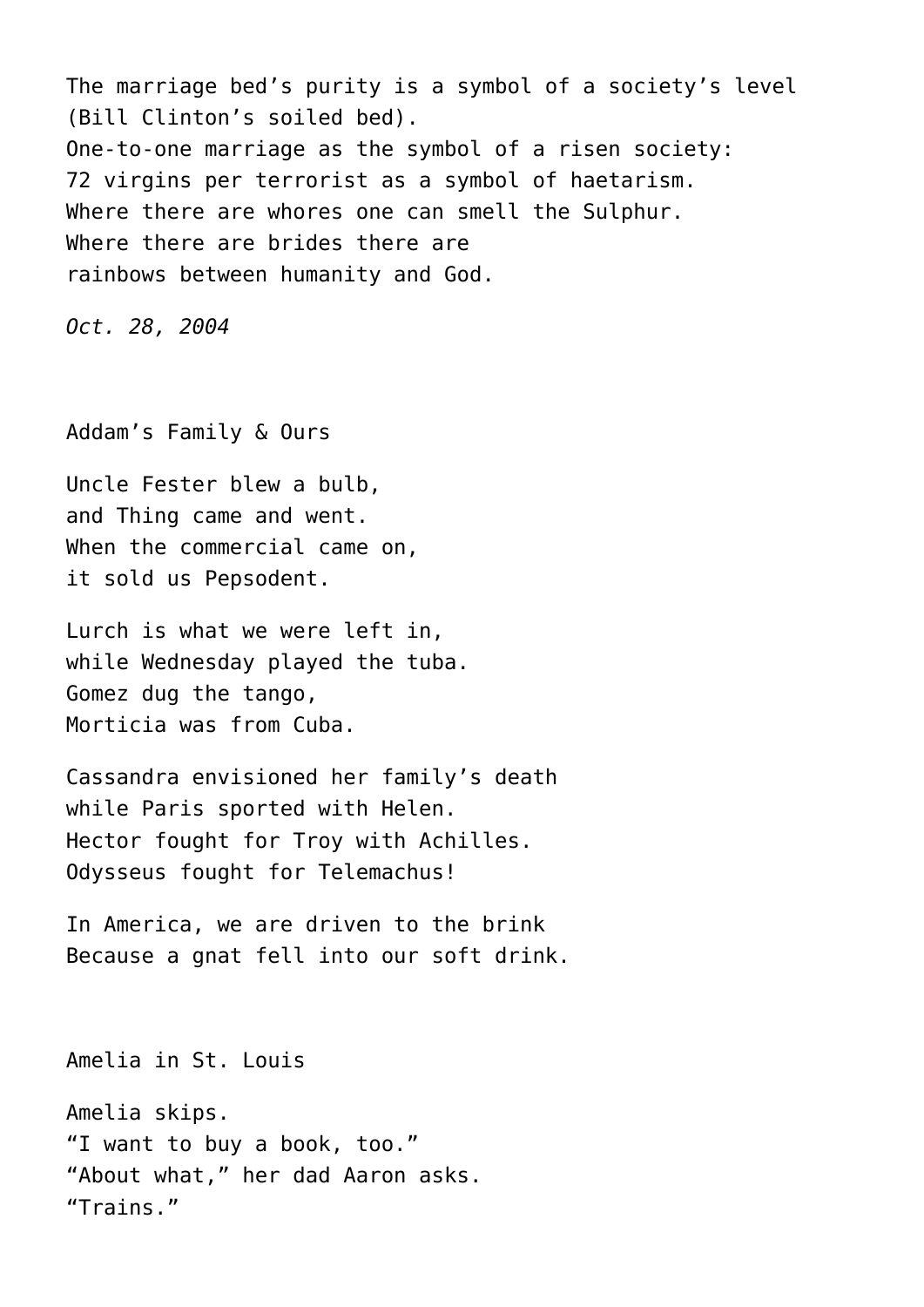"Next time, ok?" "OK." She skips. We go back in the house. "Amelia can you be sad & happy at the same time?" I ask. "No," she says. "But what if you're so happy you're sad? Is that possible?" I ask. "No," she says. We drive off to a weird arc, and look in the King Louis Catholic Church. Aaron says the columns are Corinthian. "Can you say Corinthian?" Aaron asks. "No," Amelia says. We drive up Route 70 to the airport. I hop out. Two days of discussions & meetings, readings & bookstore haunts. Amelia is a two-year-old girl, sits in the baby seat of her father's Camry. He bought it for \$3400 the previous summer. She has been maddened by one shoe. The shoe has green Play-doh in its zipper. She talks to the shoe, and asks her dad for help, but it's time to go. "Can you say goodbye, Kirby?" Aaron asks. "Goodbye, Kirby." She looks at her difficult shoe.

*February 11, 2005*

## Georges Rouault 1871-1958

*For the little girl in Norwich crushed by her step-father.*

They had a circus in the old Farrell Gym. There were ponies holding midgets, and the midgets held symbols. There were triangles and circles, squares and rhomboids.

Could the finite hold the infinite, the way a communion wafer is host? The midgets